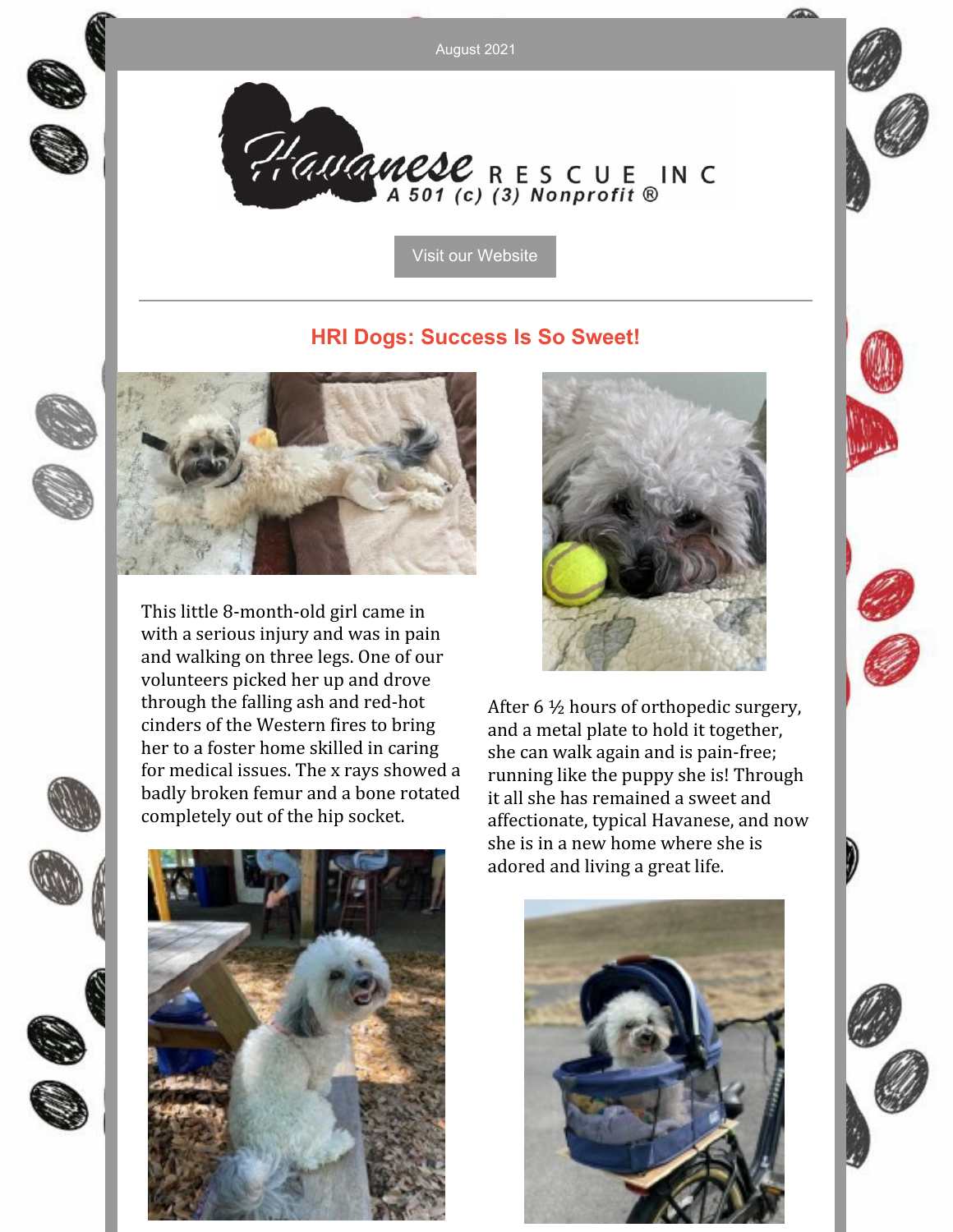## **From March 1, 2020, to July I, 2021 we had to turn away 44 dogs because of aggression.**

This is shocking to many of us. Our breed is known to have a sweet, non-quarrelsome disposition. *So what has happened?*

Poor socialization and training? Is popularity causing bad breeding practices? Mixing breeds? Mill dogs?

We don't know the answer, but sadly we can't accept these dogs due to the safety of our foster homes and other HRI volunteers. HRI does have insurance that requires us to have an aggression plan that needs to be followed.

### **What Do All Those Letters Mean?**



Continuing last month's list of initials **after** a dog's name: **Agility**, where dogs go through a course of obstacles at speed, titles are the most numerous and complicated! Here are some of them: Novice **NA** Novice Agility Open **OA** Open Agility Excellent **AX** Agility Excellent Excellent **MX** Master Agility Excellent Novice Jumpers With Weaves **NAJ** Novice Agility Jumpers Open JWW **OAJ** Open Agility Jumpers Excellent JWW **AXJ** Agility Excellent Jumpers Excellent JWW **MXJ** Master Agility Excellent Jumpers Combination **MACH** Master Agility Champion



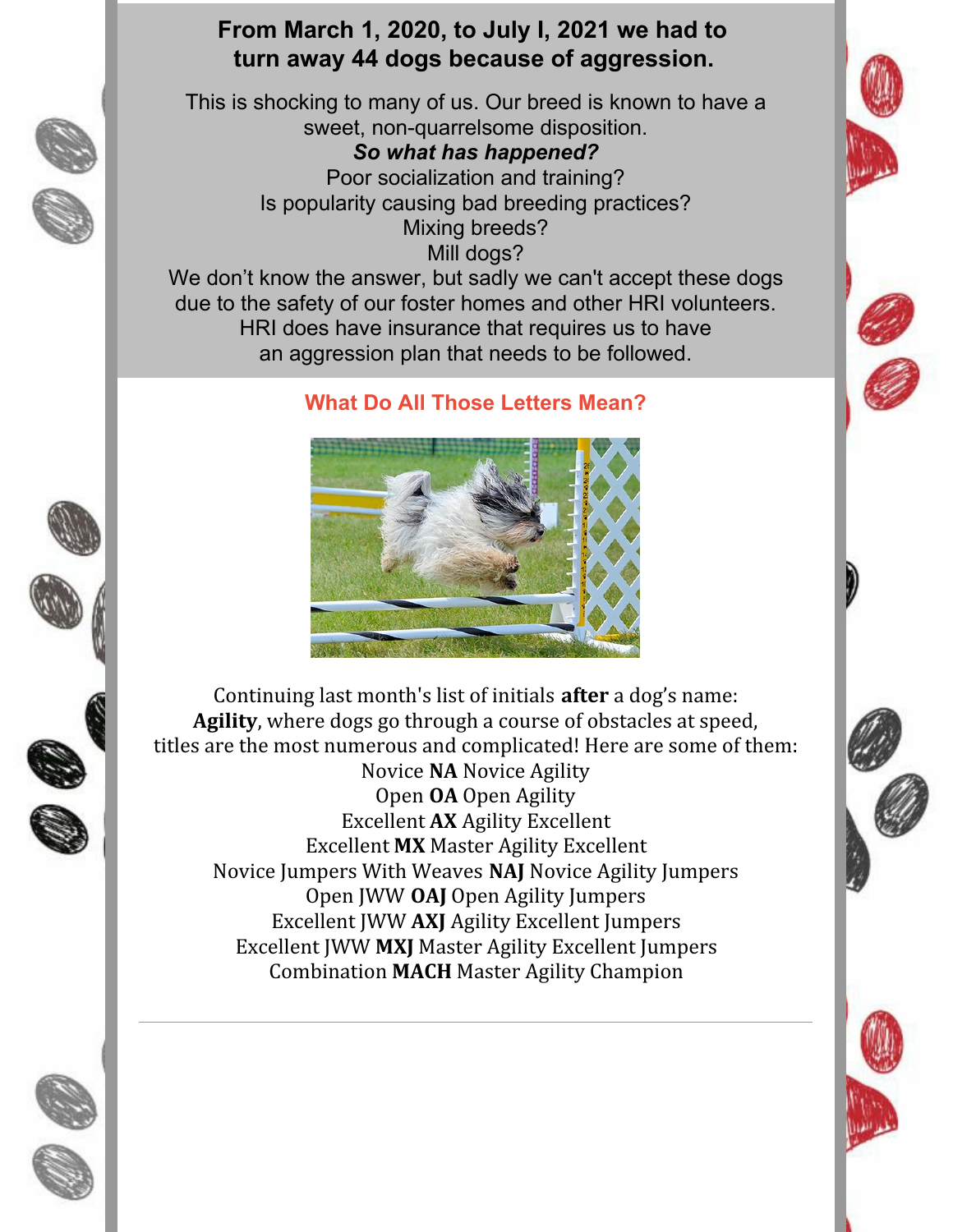







Online Auction 1

# **Barking – Nuisance Barking Inside the House**

Ah, you can finally sit down and enjoy some quiet time with a nice cup of tea and a good book. Your dogs are lying on the couch with you or, like many Havanese, lying on the top of the couch looking out the window. Then along comes a delivery person, a runner, or a neighbor walking their dog, and chaos erupts. If you are lucky, your dogs give a couple of woofs and settle right back down. However, life is not always that easy, and some dogs act like the world is about to end, barking wildly until the person is out of sight. Of course, the delivery person, runner, or dog taking a walk will always move away, and our dogs think that their barking was responsible! Yelling at the dogs typically makes things worse because our dogs think we are joining in the fun.

Most of us do not want our dogs to be totally silent if someone is lurking outside, but we don't want our dogs to sound like screaming banshees every time someone walks by. Here are a couple of quick tips that can help us maintain our sanity in these situations without totally suppressing barking:

- Restrict visual access. Moving the furniture and closing curtains or blinds can accomplish this but might not be the most desirable solution. You can also block your dog's view by placing removable window film on the windows. The films attached through static cling are easily removable. They can be quite decorative while still letting in quite a bit of light.
- Play a game of "Scatter." This may seem like a lazy way to deal with the problem, but it works! I start this game when the dogs are just chilling. In a happy tone of voice, say "Scatter" and then throw a bunch of small treats across the room. For our intelligent Havanese, one or two repetitions and our dogs will come flying to us when we say Scatter. Personally, my dogs thought I had lost my marbles the first time we did this. Keep some small treats handy. The next time your dogs start to bark, say Scatter in a happy voice and toss the treats away from where the dogs are barking. Pretty soon, your dogs will come running to you rather than to the door or the window when they hear a noise.



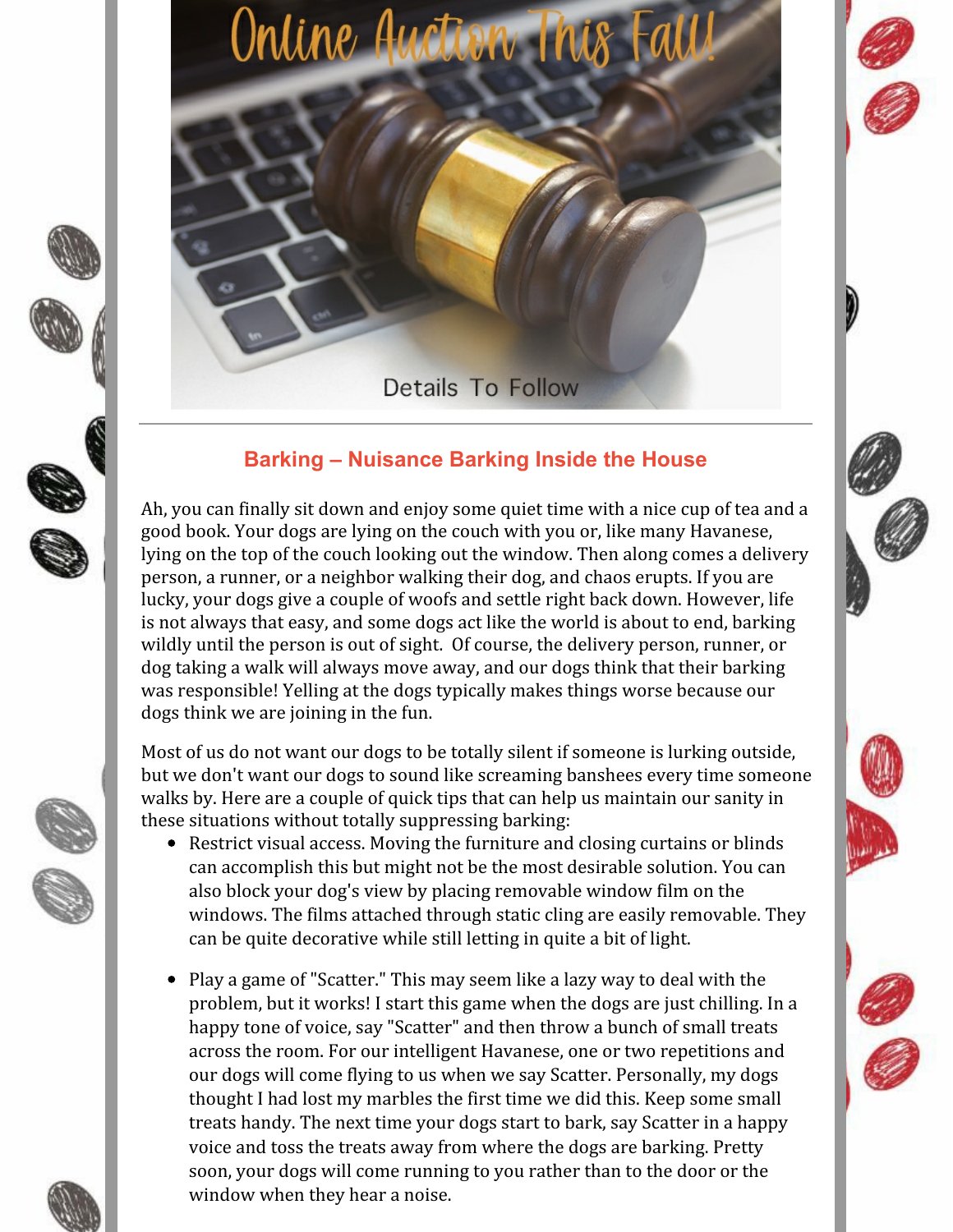Wouldn't it be nice to be able to quietly ask your dogs to be quiet and have them comply immediately? Check out this excellent article by dog trainer Kiki Yablon, "How to Get Your Dog to Stop Barking—by Thanking Him for Barking" <https://www.clickertraining.com/node/3931> She has a simple, elegant way of using positive reinforcement to teach dogs to quiet on cue. Just like Scatter, this is easiest to teach when the dogs are not barking. We teach the dog that Thanks, or a cue of your choice, means that something good will happen. Once your dogs respond to the cue by moving away from the window or door, we can start using the cue when they are barking.

Fear-related barking and barking at dogs when on a walk are complicated issues, and you may need to list the aid of a professional trainer or behaviorist.

#### By Gail Czarnecki

Cornell Univ, former faculty Univ Illinois, Ph.D. in Animal Nutrition, 30 years with Purina, Karen Pryor Academy Certified Training Partner, Family Paws Parent Education Consultant, Association of Dog Trainers APDT, Pet Professional Guild